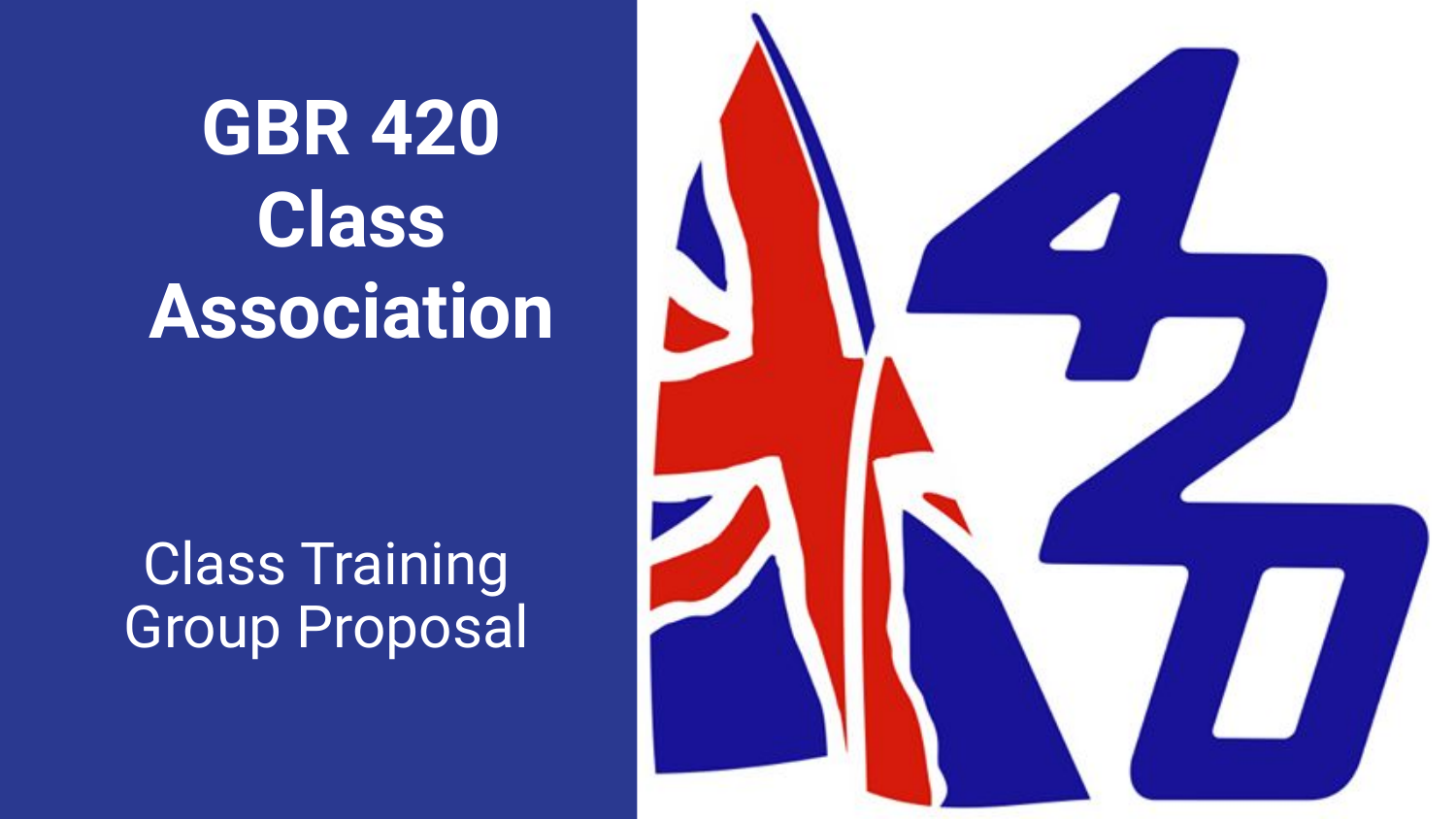# **Background**



- The Class is finding increasing levels of participation and interest in our training provision. This is brilliant but does mean that we need to constantly look at how we continue to meet the needs of all sailors within the Class.
- The Class Open Training offering currently provides training for all levels of boats being split into groups at each training session. With increasing numbers, it is becoming harder to ensure that sailors who have been in the class longer are catered for such that they can focus more on tactics and tuning their skills rather than learning how to sail the boat.
- At the December Committee meeting it was agreed to evolve the Class Open Training offering by introducing a series of structured "training groups" that would allow for consistency of coaches.
- The Committee recognises that having a larger number of boats training together provides an opportunity for boats to continually assess how they are doing and where they are sitting against other boats. We don't want to fragment the fleet, so it was agreed that a staggered approach will be adopted to allow the impact to be assessed and the offering refined.
- The first part of this new initiative will be to pilot a new Class Performance Group. This will run between January and April 2022. This is an exciting opportunity for the Class and it is hoped that later in the year we will be able to expand the programme (numbers dependant).
- The Class Open training will continue to provide high quality training; sailors not in the Class Performance Group will still be split into groups based on ability/learnings for each training weekend. The Class Performance Group will join the rest of the Open training for activities/racing as they will be training at the same venue. This ensures that social relationships can continue to develop across the whole class.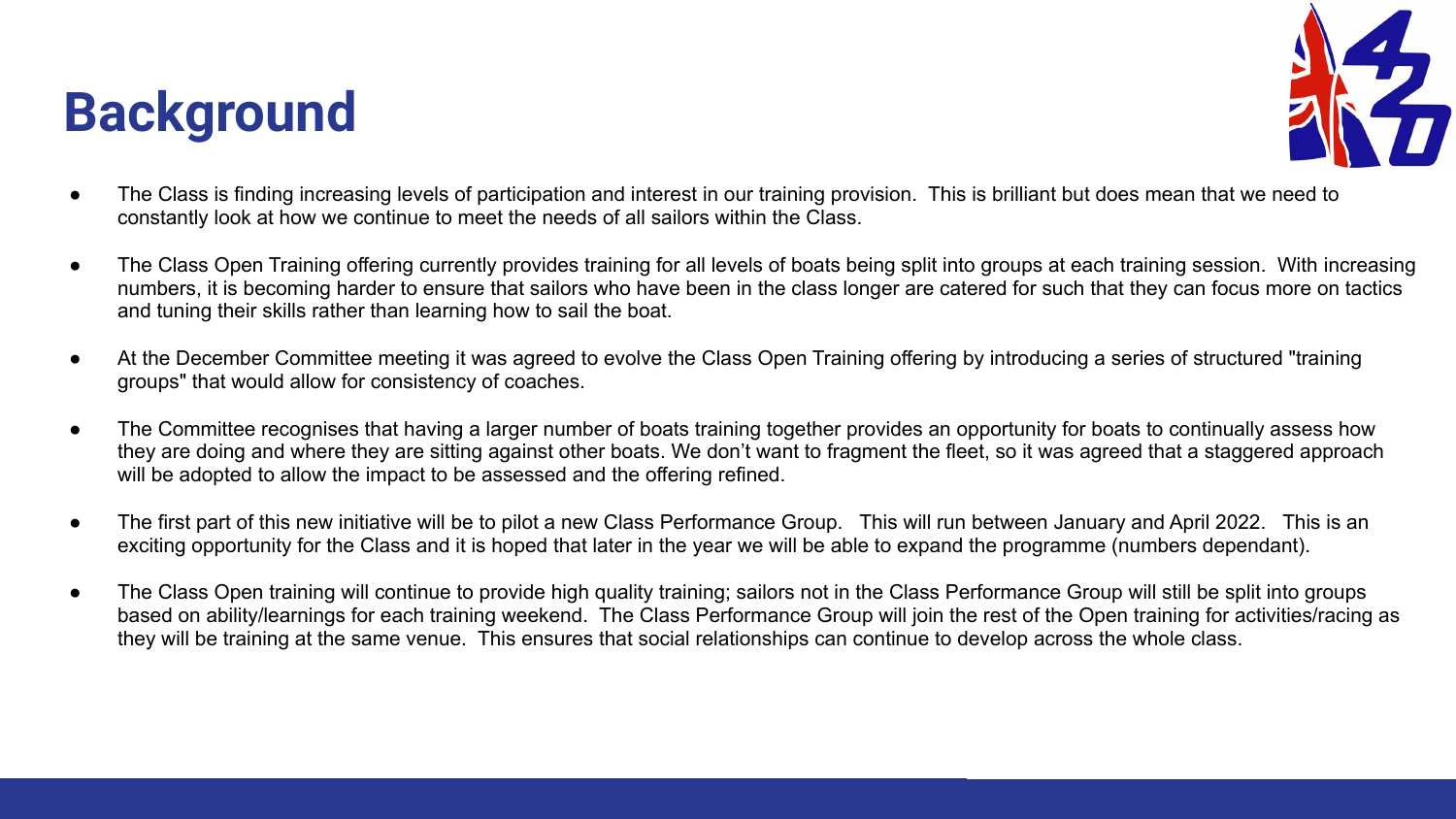## **What does it look like?**

**It is envisaged that a clear progressive pathway will be created that will help sailors develop throughout their time in the Class. The RYA Youth Squad is still the aspiration for many sailors; but not all. The aim is that the pathway will provide aims and goals for all sailors to achieve.**

**Foundation Development Performance**

420 sailors that are committed to the focused training we can offer and looking to further develop their skills

### **Progression Pathway Groups**

Newbies, transitioning from another class (first 6-12 months in class)

### **3 blocks/ semesters per year. Sailors stay in their group minimum 1 semester**

#### **Pilot Overview**

- Up to 6 Teams
- Requirement to attend minimum 60% of training weekends during semester (alongside Class Open training)
- Application process
- Selection in line with Selection Policy
- Objectives/goals and a training plan agreed at start of training block
- Online monthly review/mentoring sessions
- Consistency of coaching with one or two coaches providing input for the whole training block
- Development of key skills appropriate to level in pathway
- Sailor driven tailored
- Reflection and self-analysis encouraged

### 420 sailors that aspire to reach Youth Squad at next selection point

**Pilot Group**

**RYA Youth Performance Squad**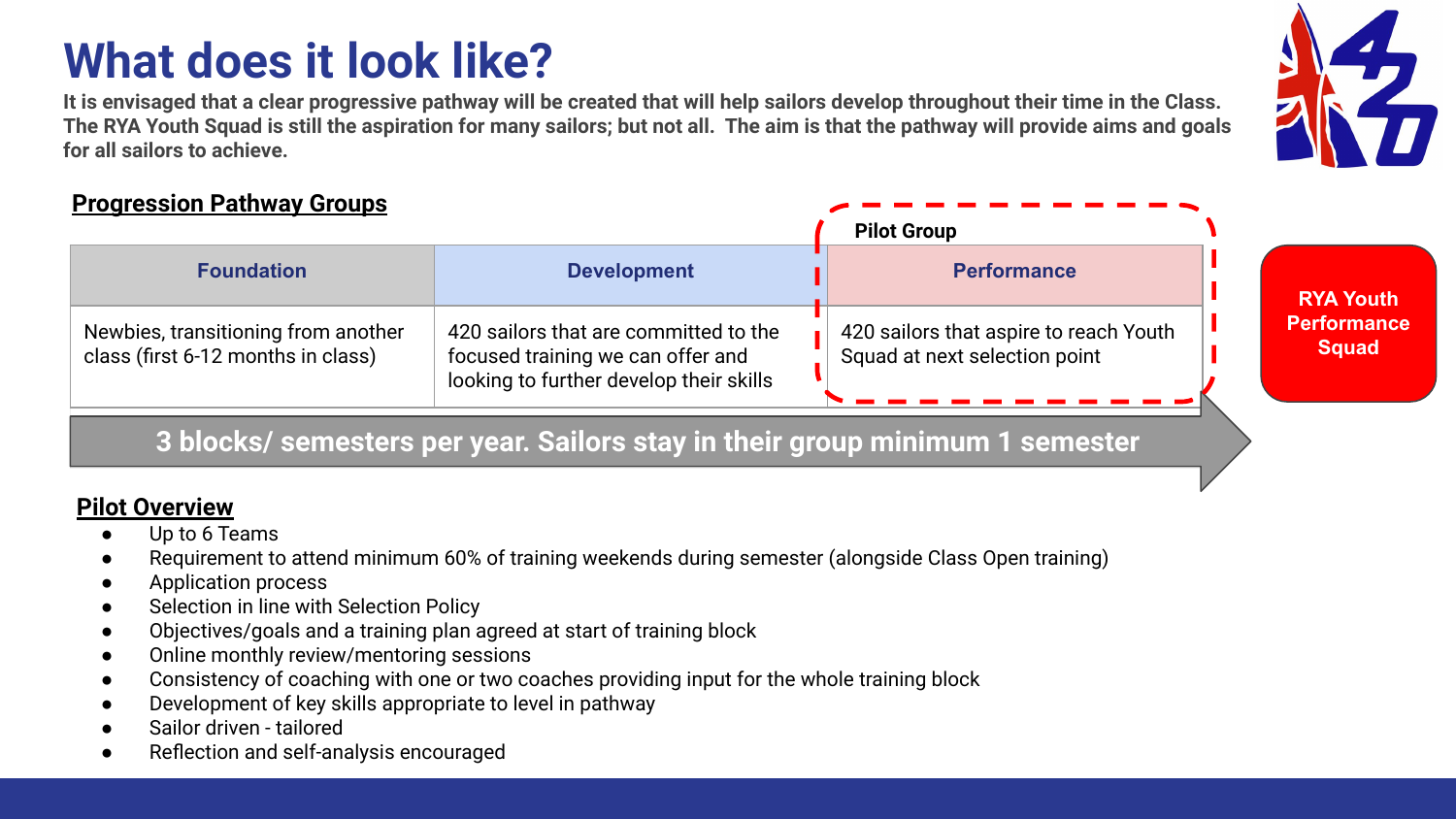

## **Timeline - 2022**

| Jan                                     | Feb                                  | Mar              | Apr                | May                   | Jun | Jul                  | Aug                     | Sep                                                 | Oct | <b>Nov</b> | Dec |
|-----------------------------------------|--------------------------------------|------------------|--------------------|-----------------------|-----|----------------------|-------------------------|-----------------------------------------------------|-----|------------|-----|
|                                         |                                      | Int<br>Selectors | Youth<br>Nationals |                       |     | Worlds/<br>Europeans | <b>GBR</b><br>Nationals | <b>YPS</b><br>Selectors                             |     |            |     |
|                                         | Semester 1                           |                  |                    | Semester <sub>2</sub> |     |                      |                         | Semester 3                                          |     |            |     |
| <b>Pilot period - Performance Group</b> |                                      |                  |                    |                       |     |                      |                         | Full Launch: Performance Group<br>Development Group |     |            |     |
|                                         |                                      |                  |                    |                       |     |                      |                         |                                                     |     |            |     |
|                                         | <b>Application / Selection Dates</b> |                  |                    |                       |     |                      |                         |                                                     |     |            |     |